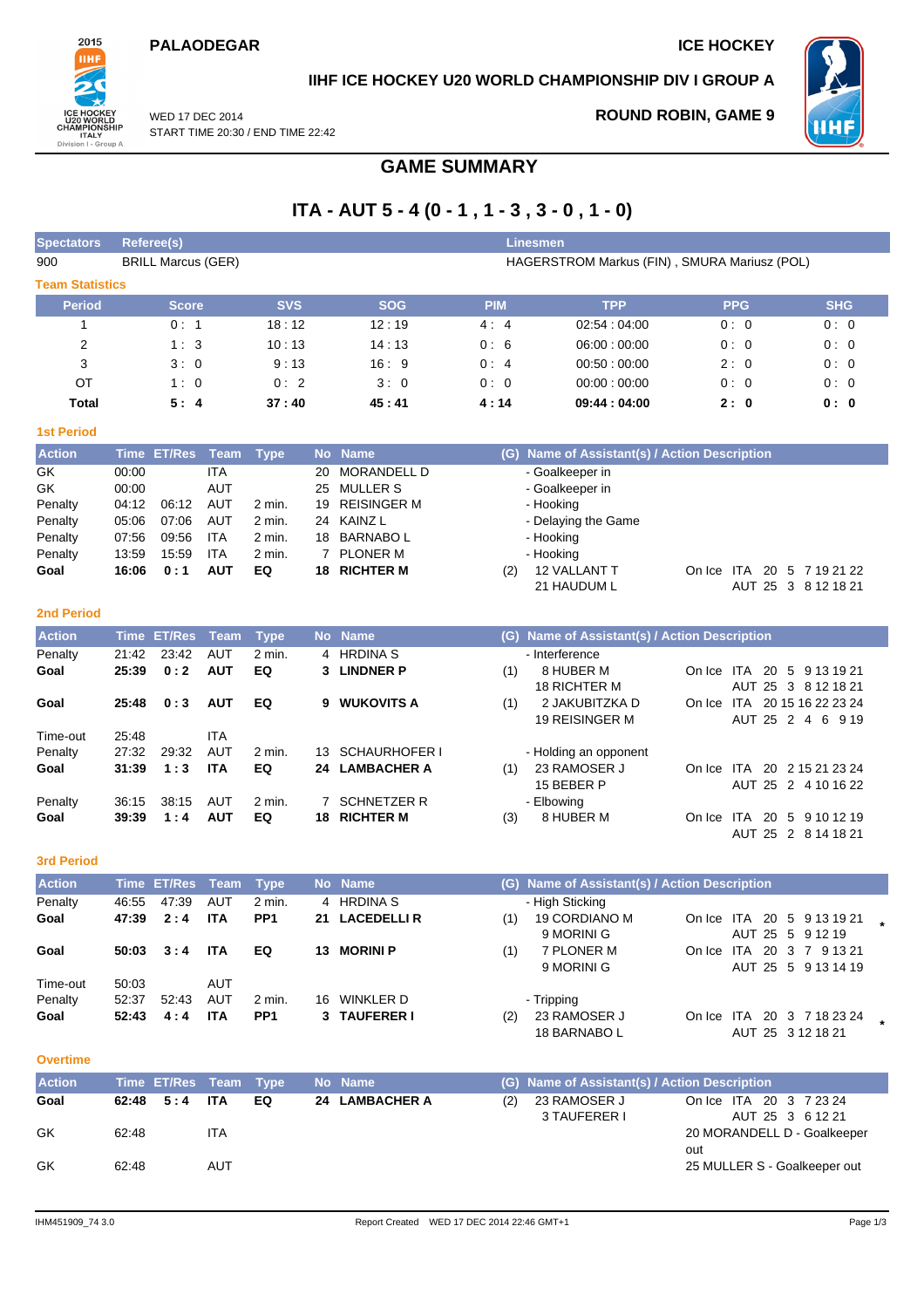## **PALAODEGAR ICE HOCKEY**

WED 17 DEC 2014

START TIME 20:30 / END TIME 22:42



## **IIHF ICE HOCKEY U20 WORLD CHAMPIONSHIP DIV I GROUP A**



**ROUND ROBIN, GAME 9**

# **Goalkeeper Records**

| Team : ITA - Italy  |    |         | Team: AUT - Austria |                  |            |            |            |  |  |  |
|---------------------|----|---------|---------------------|------------------|------------|------------|------------|--|--|--|
| No Name             |    | SOG SVS | <b>MIP</b>          | No Name          | <b>SOG</b> | <b>SVS</b> | <b>MIP</b> |  |  |  |
| 20 MORANDELL Daniel | 41 | 37      | 62:48               | 25 MULLER Stefan | 45         | 40         | 62:48      |  |  |  |
| ARMAND PILON Simone |    |         |                     | STROJ Thomas     |            |            |            |  |  |  |

#### **Game Statistics**

| Team: ITA (blue)          |                                  |                |          |                |                |                |             |                |        |             |                      |                |             |                |             |
|---------------------------|----------------------------------|----------------|----------|----------------|----------------|----------------|-------------|----------------|--------|-------------|----------------------|----------------|-------------|----------------|-------------|
|                           | <b>Head Coach: KOSTNER Erwin</b> |                |          |                |                |                |             |                |        |             | <b>Shots on Goal</b> |                |             |                |             |
| <b>No Pos</b>             | <b>Name</b>                      | G              | A        | P              | <b>PIM</b>     | $FO+$          | FO-         | $FO+/-$        | FO%    |             | $\overline{2}$       | 3              | <b>OT</b>   | <b>TS</b>      | $+/-$       |
| 3 D                       | <b>TAUFERER Ivan</b>             |                | 1        | 2              | 0              | 0              | 0           | 0              | 0.00   | 1           | 1                    | 2              | $\mathbf 0$ | 4              | $+2$        |
| 7 D                       | <b>PLONER Maximilian</b>         | 0              | 1        |                | 2              | 0              | 0           | $\Omega$       | 0.00   | 1           | 2                    | 1              |             | 5              | $+1$        |
| 22 F                      | <b>DANTONE Matteo</b>            | $\mathbf 0$    | 0        | $\Omega$       | $\Omega$       | $\Omega$       | 0           | $\Omega$       | 0.00   | 0           | $\Omega$             | $\Omega$       | $\Omega$    | 0              | $-2$        |
| 23 F                      | RAMOSER Joachim +A               | 0              | 3        | 3              | 0              | 0              | $\mathbf 0$ | 0              | 0.00   |             |                      | 2              | 0           | 4              | $+1$        |
| 24 F                      | LAMBACHER Alex (BP)              | $\overline{2}$ | 0        | $\overline{2}$ | $\Omega$       | 10             | 12          | $-2$           | 45.45  | 1           |                      | $\overline{2}$ | 1           | 5              | $+1$        |
| 5 D                       | COSTA Daniel +A                  | 0              | 0        | 0              | 0              | 0              | 0           | 0              | 0.00   | 2           |                      |                | 0           | 4              | $-3$        |
| F<br>9                    | MORINI Giovanni +C               | 0              | 2        | 2              | 0              | 15             | 6           | 9              | 71.43  | 0           |                      | $\overline{2}$ |             | 4              | $-1$        |
| F<br>13                   | <b>MORINI Paolo</b>              |                | 0        |                | 0              | 0              | 0           | $\Omega$       | 0.00   |             |                      | 1              | 0           | 3              | $\mathbf 0$ |
| D<br>19                   | <b>CORDIANO Massimo</b>          | $\mathbf 0$    | 1        |                | 0              | 0              | 0           | $\Omega$       | 0.00   | 0           | 0                    | $\Omega$       | 0           | $\Omega$       | $-3$        |
| 21 F                      | <b>LACEDELLI Riccardo</b>        |                | 0        |                | $\mathbf 0$    | $\overline{2}$ | 3           | $-1$           | 40.00  | $\mathbf 0$ | 0                    | 1              | $\mathbf 0$ | 1              | $\mathbf 0$ |
| 2 D                       | <b>LANZINER Gregor</b>           | 0              | 0        | 0              | 0              | 0              | 0           | 0              | 0.00   | 0           | 1                    | 0              | 0           | 1              | $+1$        |
| F<br>8                    | <b>PACE Fabrizio</b>             | 0              | 0        | 0              | 0              | 4              | 8           | -4             | 33.33  | 0           | 0                    | 0              | 0           | 0              | $\mathbf 0$ |
| 10 F                      | MAGNABOSCO Jose Antonio          | $\Omega$       | $\Omega$ | 0              | $\Omega$       | $\overline{2}$ | $\Omega$    | $\overline{2}$ | 100.00 | 1           |                      | $\Omega$       | $\Omega$    | $\overline{2}$ | $-1$        |
| F<br>12                   | <b>OLIVERO Simone</b>            | 0              | 0        | 0              | 0              | 0              | 0           | 0              | 0.00   | 0           | 3                    | 0              | $\mathbf 0$ | 3              | $-1$        |
| 15 D                      | <b>BEBER Philipp</b>             | $\Omega$       | 1        | 1              | $\Omega$       | $\mathbf 0$    | $\Omega$    | $\Omega$       | 0.00   | 1           | $\Omega$             | $\Omega$       | $\Omega$    | 1              | $\mathbf 0$ |
| 11 F                      | <b>CONCI Davide</b>              | 0              | 0        | 0              | 0              | 0              | 0           | 0              | 0.00   | 1           | 1                    | 0              | 0           | 2              | 0           |
| 14 F                      | <b>CORDIN Federico</b>           | 0              | 0        | $\Omega$       | 0              | 0              | 0           | $\Omega$       | 0.00   | 0           | 0                    | 0              | 0           | 0              | $\mathbf 0$ |
| 16<br>D                   | SEEBER Ivan                      | 0              | 0        | $\Omega$       | 0              | 0              | 0           | $\Omega$       | 0.00   | 0           | 0                    | 0              | 0           | 0              | $-1$        |
| 17 F                      | de ZANNA Ronny                   | $\mathbf 0$    | 0        | 0              | 0              | $\mathbf 0$    | 0           | $\Omega$       | 0.00   | 2           | 0                    | 2              | 0           | 4              | $\mathbf 0$ |
| 18 F                      | <b>BARNABO Luca</b>              | 0              | 1        |                | $\overline{2}$ | 6              | 4           | $\overline{2}$ | 60.00  | $\Omega$    | $\Omega$             | $\overline{2}$ | $\Omega$    | $\overline{2}$ | 0           |
| <b>GK</b><br>$\mathbf{1}$ | <b>ARMAND PILON Simone</b>       | 0              | 0        | 0              | 0              |                |             |                |        | 0           | 0                    | 0              | 0           | 0              |             |
| 20 GK                     | <b>MORANDELL Daniel</b>          | 0              | 0        | 0              | 0              |                |             |                |        | O           | 0                    | 0              | 0           | 0              |             |
| Total                     |                                  | 5              | 10       | 15             | 4              | 39             | 33          | 6              | 54.17  | 12          | 14                   | 16             | 3           | 45             |             |

#### **Team : AUT (white)**

|                     | Head Coach: BADER Roger     |             |   |             |                |             |                |              |        |                | <b>Shots on Goal</b> |                |             |                         |             |
|---------------------|-----------------------------|-------------|---|-------------|----------------|-------------|----------------|--------------|--------|----------------|----------------------|----------------|-------------|-------------------------|-------------|
| <b>No Pos</b>       | <b>Name</b>                 | G           | A | P           | <b>PIM</b>     | $FO+$       | FO-            | <b>FO+/-</b> | FO%    |                | $\overline{2}$       | $\overline{3}$ | <b>OT</b>   | <b>TS</b>               | $+/-$       |
| 3 D                 | LINDNER Philipp +A          |             | 0 | 1           | 0              | 0           | 0              | 0            | 0.00   | 0              |                      | 0              | $\mathbf 0$ | 1                       | $+1$        |
| F<br>8              | <b>HUBER Mario</b>          | 0           | 2 | 2           | 0              | 2           | 3              | -1           | 40.00  | 6              |                      | 0              | 0           | 7                       | $+3$        |
| 12 D                | <b>VALLANT Thomas</b>       | 0           |   |             | 0              | $\mathbf 0$ | 0              | $\Omega$     | 0.00   | 2              | 0                    | 0              | 0           | $\overline{2}$          | $+1$        |
| 18 F                | RICHTER Marco +C (BP)       | 2           |   | 3           | 0              | 11          | 12             | -1           | 47.83  | 4              | 2                    | 2              | 0           | 8                       | $+3$        |
| 21 F                | <b>HAUDUM Lukas</b>         | $\Omega$    |   |             | $\Omega$       | 1           | 0              | -1           | 100.00 | 2              | $\Omega$             | $\Omega$       | $\mathbf 0$ | $\overline{2}$          | $+2$        |
| 2 D                 | <b>JAKUBITZKA Daniel</b>    | 0           |   | 1           | 0              | 0           | 0              | 0            | 0.00   | 0              | 0                    |                | 0           | 1                       | $+1$        |
| 4 D                 | <b>HRDINA Stefan</b>        | $\mathbf 0$ | 0 | $\Omega$    | 4              | 0           | 0              | $\Omega$     | 0.00   | 1              | 1                    | 0              | $\mathbf 0$ | $\overline{2}$          | $\mathbf 0$ |
| F<br>6              | <b>GAFFAL Stefan</b>        | 0           | 0 | $\Omega$    | $\Omega$       |             | $\overline{2}$ | $-1$         | 33.33  | 0              | 0                    | $\Omega$       | $\Omega$    | $\Omega$                | $\mathbf 0$ |
| F<br>9              | <b>WUKOVITS Ali</b>         |             | 0 |             | 0              | 11          | 14             | $-3$         | 44.00  | 0              |                      | 0              | 0           | 1                       | $\mathbf 0$ |
| 19 F                | <b>REISINGER Maximilian</b> | $\Omega$    | 1 |             | $\overline{2}$ | $\mathbf 0$ | 0              | $\Omega$     | 0.00   | $\overline{2}$ | $\overline{2}$       | 1              | $\Omega$    | 5                       | 0           |
| 10 F                | <b>GELFANOV Ruslan</b>      | 0           | 0 | 0           | 0              | 0           | 0              | 0            | 0.00   | 1              | 0                    | 2              | 0           | 3                       | -1          |
| 13 D                | SCHAURHOFER Ivan            | 0           | 0 | $\Omega$    | $\overline{2}$ | 0           | 0              | $\Omega$     | 0.00   | 0              | 0                    | $\Omega$       | 0           | 0                       | $-1$        |
| 14 D                | <b>KIRCHSCHLAGER Erik</b>   | 0           | 0 | $\Omega$    | 0              | $\mathbf 0$ | 0              | $\Omega$     | 0.00   | 0              | 0                    | 0              | 0           | 0                       | 0           |
| F<br>16             | <b>WINKLER Dario</b>        | 0           | 0 | 0           | $\overline{2}$ | 3           | 4              | -1           | 42.86  | 1              |                      | 0              | 0           | $\overline{\mathbf{c}}$ | $-1$        |
| 22 F                | <b>BALTRAM Florian</b>      | $\mathbf 0$ | 0 | $\mathbf 0$ | 0              | 1           | $\overline{2}$ | -1           | 33.33  | 0              | 2                    | 1              | 0           | 3                       | $-1$        |
| 5 D                 | <b>HACKL Dominic</b>        | 0           | 0 | 0           | 0              | 0           | 0              | 0            | 0.00   | 0              | 0                    | 0              | 0           | 0                       | $-1$        |
| D<br>$\overline{7}$ | <b>SCHNETZER Ramon</b>      | 0           | 0 | $\Omega$    | $\overline{2}$ | $\mathbf 0$ | 0              | $\Omega$     | 0.00   | 0              | $\Omega$             | $\Omega$       | 0           | 0                       | $\mathbf 0$ |
| F<br>11             | BAUER Sascha +A             | 0           | 0 | 0           | 0              | 0           | 0              | 0            | 0.00   | 0              |                      |                | 0           | 2                       | 0           |
| 23 F                | <b>PUNTUS Damon</b>         | $\mathbf 0$ | 0 | $\Omega$    | 0              | 0           | 0              | $\Omega$     | 0.00   | 0              |                      | 0              | 0           |                         | $\mathbf 0$ |
| 24 F                | <b>KAINZ Lukas</b>          | $\Omega$    | 0 | 0           | $\overline{2}$ | 3           | $\overline{2}$ |              | 60.00  | 0              | 0                    | 1              | 0           |                         | 0           |
| GK                  | <b>STROJ Thomas</b>         | 0           | 0 | 0           | 0              |             |                |              |        | 0              | 0                    | 0              | 0           | 0                       |             |
| GK<br>25            | <b>MULLER Stefan</b>        | $\Omega$    | 0 | $\mathbf 0$ | $\mathbf 0$    |             |                |              |        | 0              | 0                    | 0              | $\mathbf 0$ | 0                       |             |
|                     |                             |             |   |             |                |             |                |              |        |                |                      |                |             |                         |             |